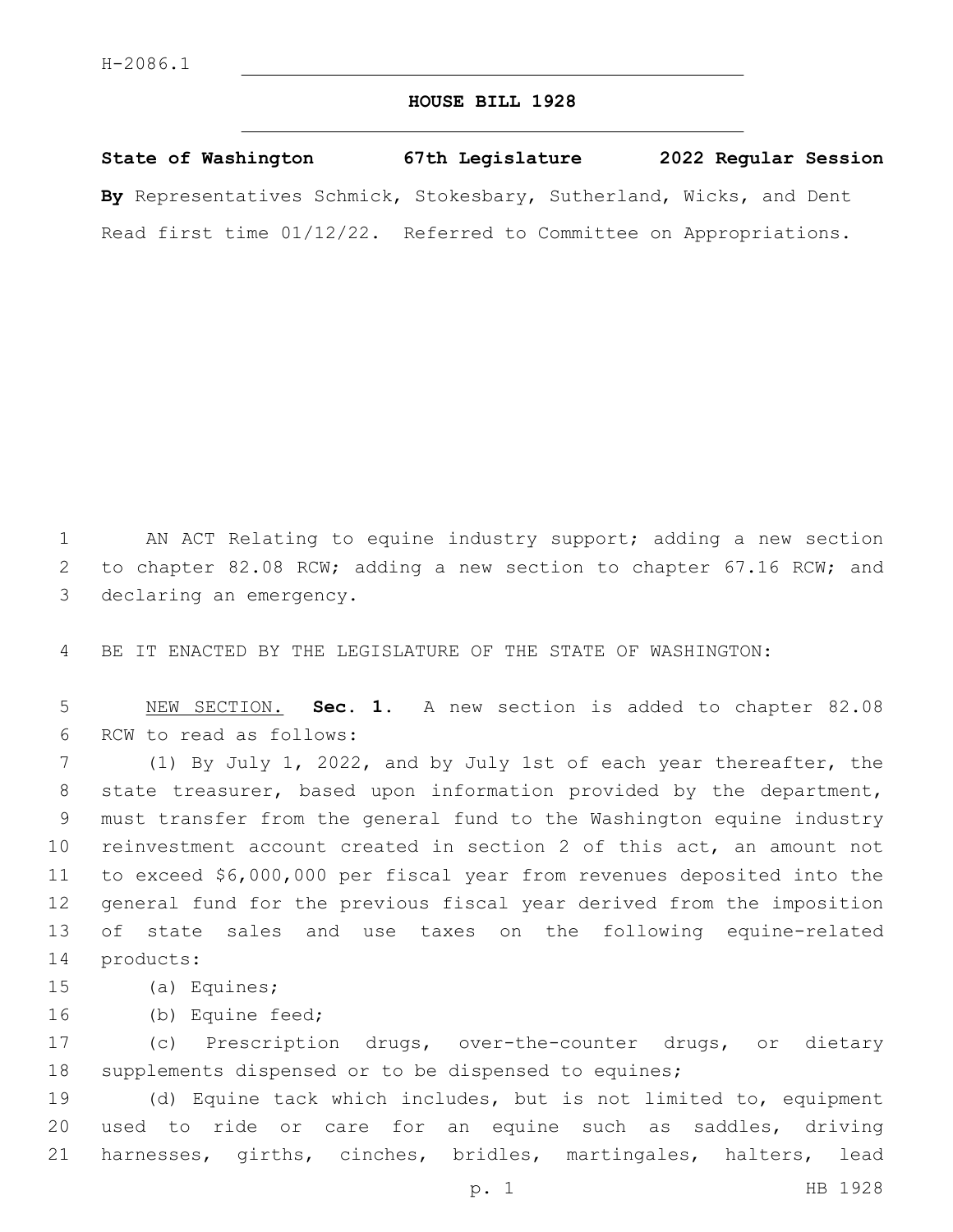ropes, whips, long reins, wraps, and other items used in handling and 2 caring for equines;

(e) Horse bedding and grooming supplies; and3

 (f) Other taxable sales directly related to equine ownership, 5 riding, or boarding.

 (2) For purposes of this section, "equine" and "equines" have the 7 same meaning as in RCW  $4.24.530(1)$ .

 (3) Following each biennium the amount "not to exceed" in subsection (1) of this section may be reviewed and increased based on inflationary calculations as determined by the department.

 NEW SECTION. **Sec. 2.** A new section is added to chapter 67.16 12 RCW to read as follows:

 (1) The Washington equine industry reinvestment account is created in the state treasury. Revenues in the account consist of moneys transferred to the account pursuant to section 1 of this act and any other revenue appropriated or transferred to the account pursuant to legislative directive. Moneys in the account may be spent 18 only after appropriation.

 (2) Beginning with the 2023 fiscal year, the legislature must annually appropriate moneys in the account as follows:

 (a) Seven and one-half percent to the Washington horse racing 22 commission operating account in RCW 67.16.280;

 (b) Seven and one-half percent to the Washington horse racing commission for breeder awards to be deposited into the Washington bred owners' bonus fund and breeder awards account in RCW 67.16.275; and

 (c) The remaining 85 percent to the Washington horse racing commission to be allocated for the following dedicated purposes:

 (i) Ten percent to support nonprofit race meets as defined in RCW 67.16.130 based on a per approved live race day allocation;

 (ii) Fifteen percent to be awarded as grants to support equine 32 activities as defined in RCW  $4.24.530(2)$ ; and

 (iii) Sixty percent to the class 1 racing associations licensed by the commission of which 75 percent shall be designated for purses and the remainder for equine health and safety programs and research 36 and facility improvements and maintenance.

 NEW SECTION. **Sec. 3.** This act is necessary for the immediate preservation of the public peace, health, or safety, or support of